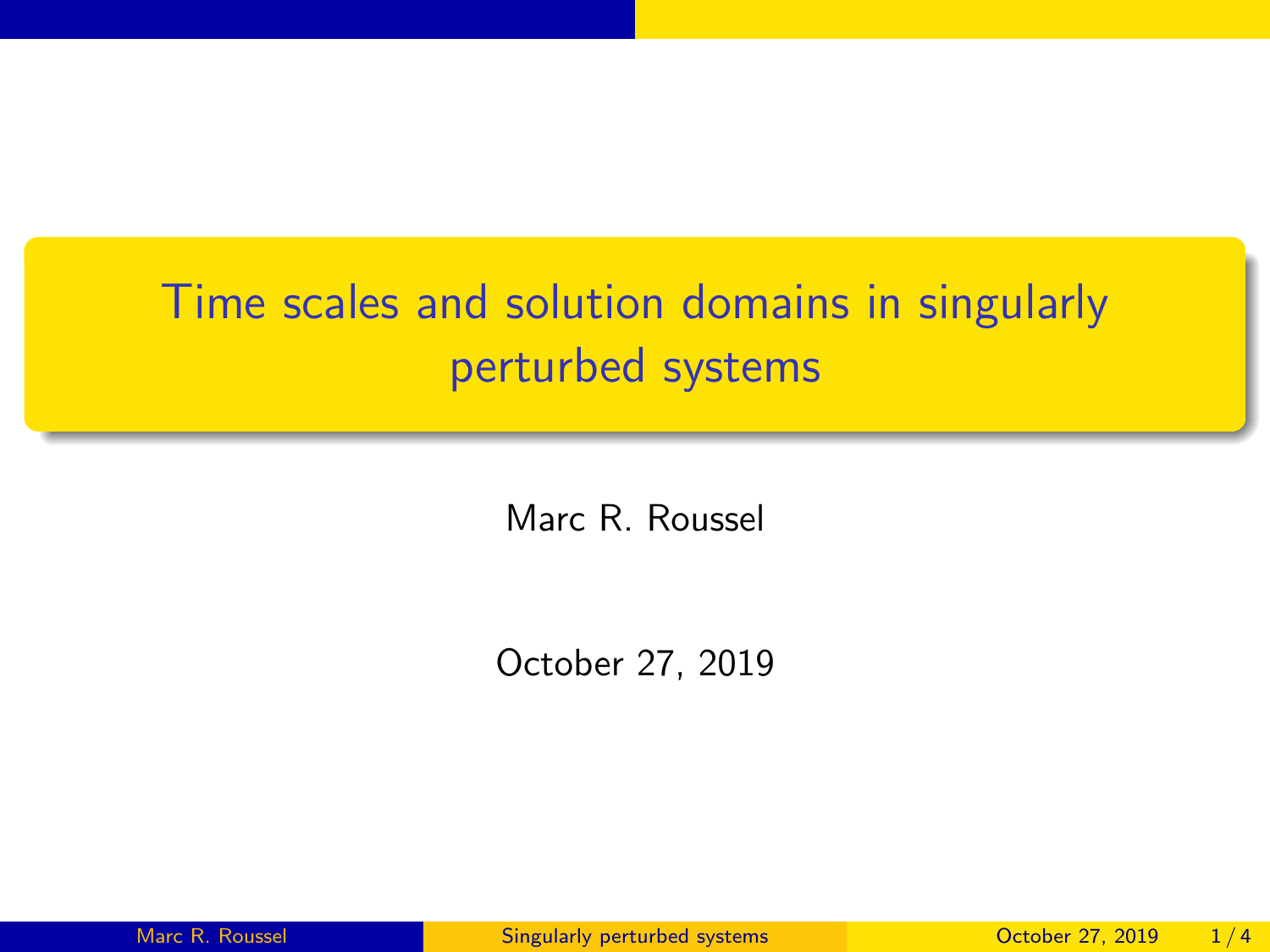## Initial conditions of singularly perturbed equations

• Suppose that we have a singularly perturbed system

$$
\frac{dx}{dt} = f(x, y)
$$

$$
\epsilon \frac{dy}{dt} = g(x, y)
$$

with general initial conditions  $(x, y) = (x_0, y_0)$ .

• Tikhonov's theorem essentially says that, if  $\epsilon$  is sufficiently small, the solutions of this system will approach those of

$$
\frac{dx}{dt} = f(x, y)
$$

$$
g(x, y) = 0
$$

However, the initial conditions of the degenerate system cannot be the same as the initial conditions of the original system since, in general,  $g(x_0, y_0) \neq 0$ .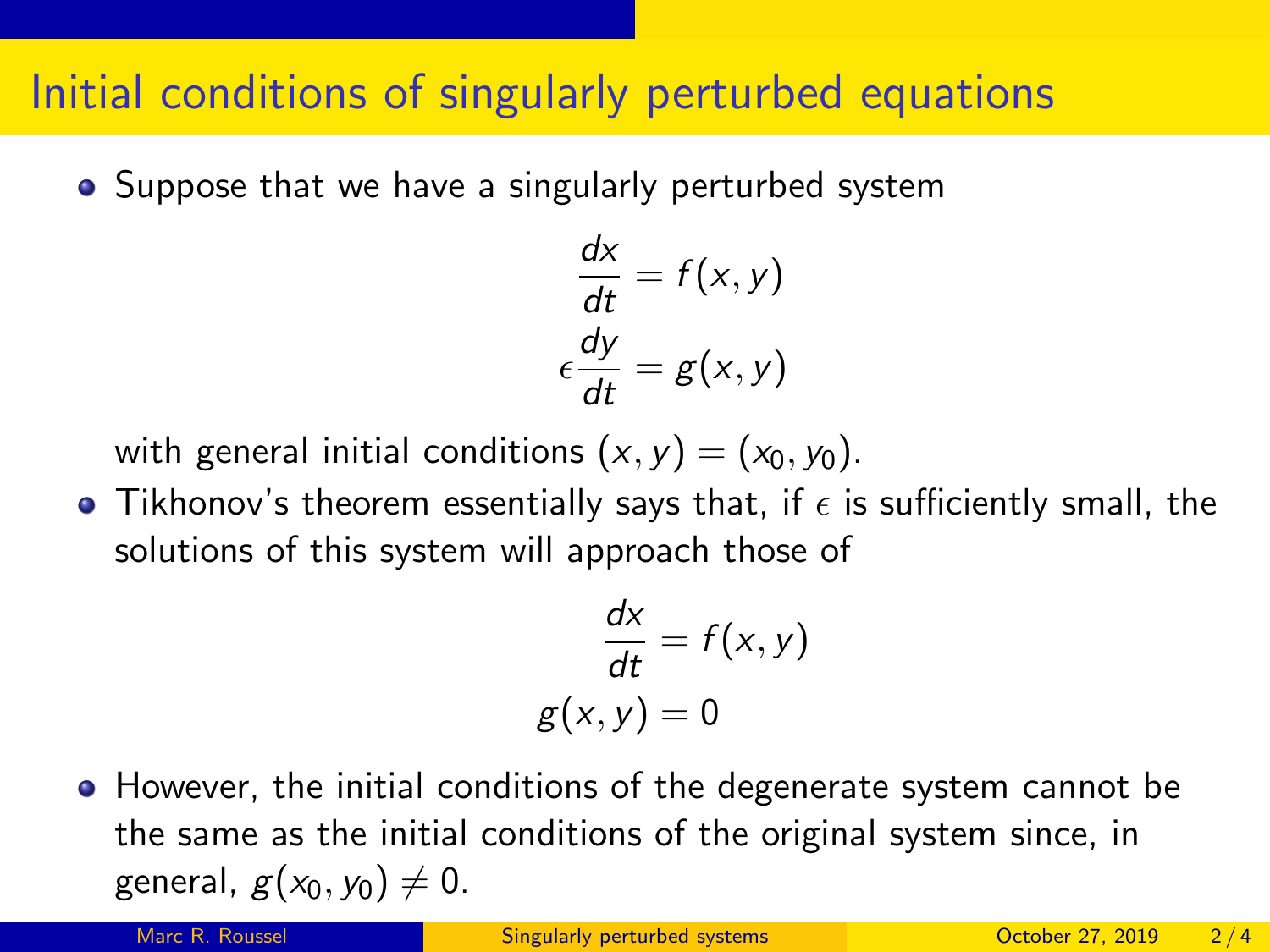$$
\frac{dx}{dt} = f(x, y)
$$

$$
\epsilon \frac{dy}{dt} = g(x, y)
$$

- A singularly perturbed system implied two distinct time scales:
	- $\bullet$  A time scale of  $O(\epsilon)$  over which the solutions approach the curve  $g(x, y) = 0.$ 
		- $\implies$  inner solution
	- A time scale of  $O(1)$  over which the solutions evolve along  $g(x, y)$ . =⇒ outer solution